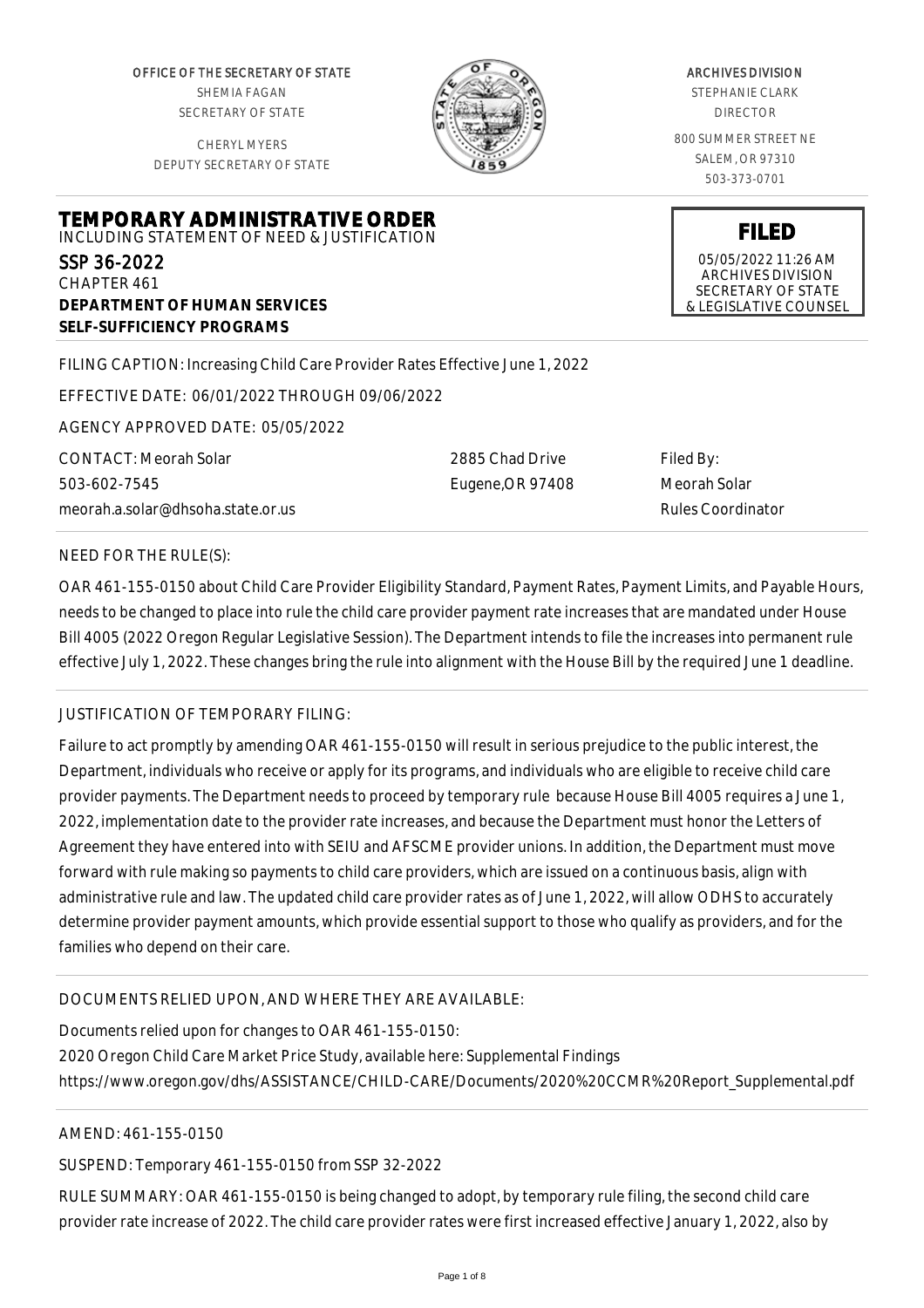temporary rule.

CHANGES TO RULE:

461-155-0150

Child Care Provider Eligibility Standard, Payment Rates, Payment Limits, and Payable Hours ¶

The following provisions apply to child care in the ERDC, JOBS, JOBS Plus, and TANF programs:¶

(1) The following definitions apply to the rules governing child care rates:¶

(a) Infant: For all providers other than licensed (registered or certified) care, a child aged newborn to 1 year. For licensed care, an infant is a child aged newborn to 2 years.¶

(b) Toddler: For all providers other than licensed (registered or certified) care, a child aged 1 year to 3 years. For licensed care, a toddler is a child aged 2 years to 3 years.¶

(c) Preschool: A child aged 3 years to 6 years.¶

(d) School: A child aged 6 years or older.¶

(e) Special Needs: A child who meets the age requirement of the program (ERDC or TANF) and who requires a level of care over and above the norm for their age due to a physical, behavioral, or mental disability. The disability must be verified by one of the following:¶

(A) A physician, nurse practitioner, clinical social worker, or any additional sources in OAR 461-125-0830.¶ (B) Eligibility for Early Intervention and Early Childhood Special Education Programs, or school-age Special Education Programs.¶

(C) Eligibility for SSI.¶

(2) The following definitions apply to the types of care specified in the child care rate charts in subsections (4)(a) through (4)(c) of this rule:¶

(a) The Standard Family Rate applies to child care provided in the provider's own home or in the home of the child when the provider does not qualify for the enhanced rate allowed by subsection (b) of this section.¶

(b) The Enhanced Family Rate applies to child care provided in the provider's own home or in the home of the child when the provider meets the training requirements of the Oregon Registry, established by the Oregon Center for Career Development in Childhood Care and Education.¶

(c) The Registered Family Rate applies to child care provided in the provider's own home when the provider meets criteria established by the Office of Child Care.¶

(d) The Certified Family Rate applies to child care provided in a residential dwelling that is certified by the Office of Child Care as a Certified Family Home. To earn this designation, the facility must be inspected, and both provider and facility are required to meet certain standards not required of a registered family provider.¶ (e) The Standard Center Rate applies to child care provided in a facility that is not located in a residential dwelling and is exempt from Office of Child Care Certification rules (see OAR 414-300-0000).¶

(f) The Enhanced Center Rate applies to child care provided in an exempt center whose staff meet the training requirements of the Oregon Registry established by the Oregon Center for Career Development in Childhood Care and Education. Eligibility to receive the enhanced center rate for care provided in an exempt center is subject to the following requirements:¶

(A) A minimum of one staff member for every 20 children in care must meet the Oregon Registry training requirements noted in subsection (b) of this section.¶

(B) New staff must meet the Oregon Registry training requirements within 90 days of hire, if necessary to maintain the trained staff-to-children ratio described in paragraph (A) of this subsection.¶

(C) There must be at least one person present where care is provided who has a current certificate in infant and child CPR and a current American Red Cross First Aid card or an equivalent.¶

(g) An enhanced rate will become effective not later than the second month following the month in which the Department receives verification that the provider has met the requirements of subsection (b) or (f) of this section.¶

(h) The Certified Center Rate applies to child care provided in a center that is certified by the Office of Child Care or participating in the Alternative Pathway program through the Office of Child Care.¶

(3) The following provisions apply to child care payments:¶

(a) Providers not eligible for the enhanced or licensed rate will be paid at an hourly rate for children in care less than 158 hours per month subject to the maximum full-time monthly rate.¶

(b) Providers eligible for the enhanced or licensed rate will be paid at an hourly rate for children in care less than 136 hours a month, unless the provider customarily bills all families at a part-time monthly rate subject to the maximum full-time monthly rate and is designated as the primary provider for the case.¶

(c) At their request, providers eligible for the enhanced or licensed rate may be paid at the part-time monthly rate if they provide 63 or more hours of care in the month, customarily bill all families at a part-time monthly rate, and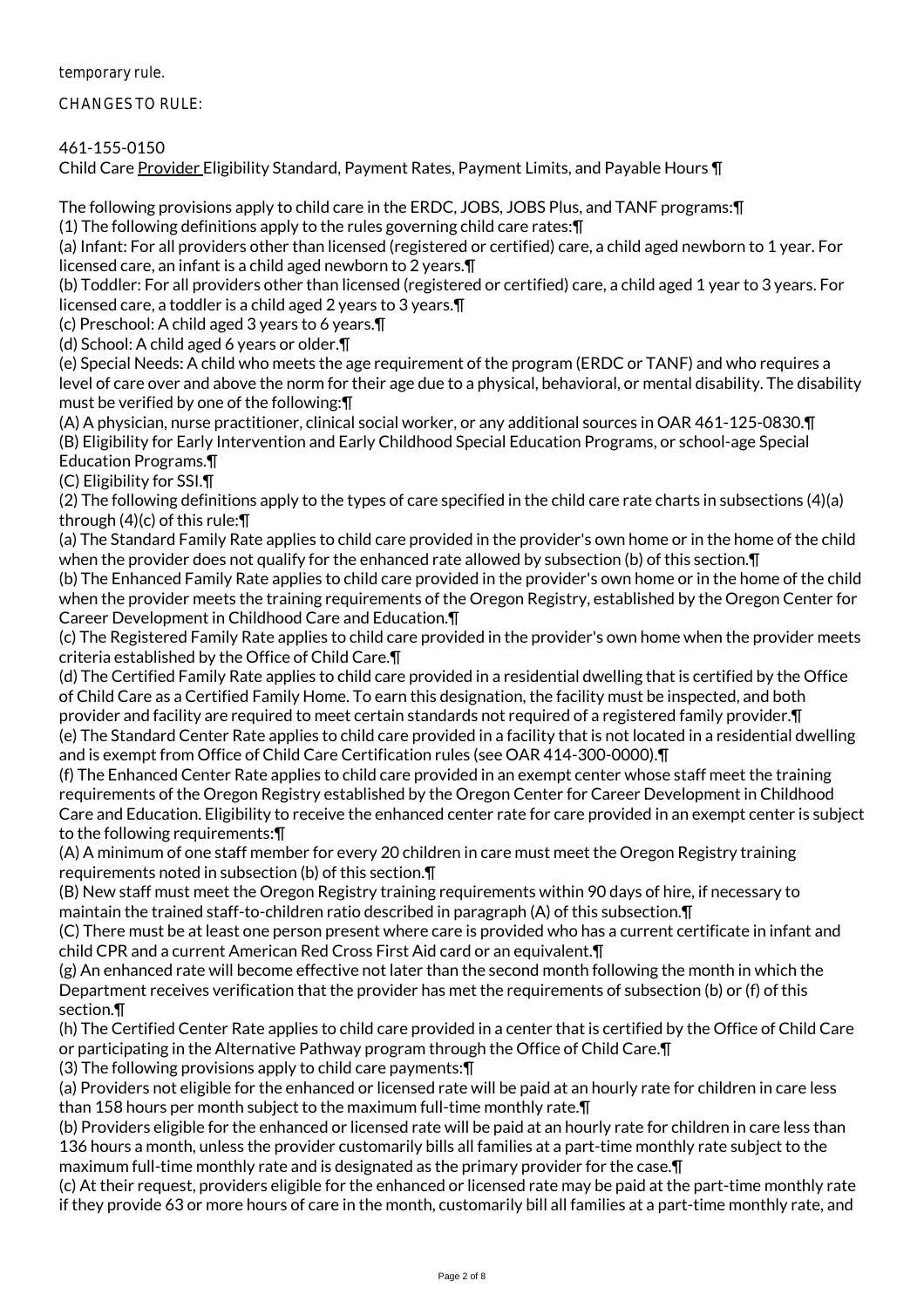are designated as the primary provider for the case.¶

(d) Unless required by the circumstances of the caretaker or child, the Department will not pay for care at a parttime monthly or a monthly rate to more than one provider for the same child for the same month.¶

(e) The Department will pay at the hourly rate for less than 63 hours of care in the month subject to the maximum full-time monthly rate.¶

(f) The Department will pay for absent days each month the child is absent. Absent days can be billed if:¶ (A) It is the provider's policy to bill all families for absent days; and¶

(B) The child was scheduled to be in care, the provider bills for the amount of time the child was scheduled to be in care, and the child has not been absent for a calendar month.¶

(g) Child care providers are eligible to receive an incentive payment upon achieving and maintaining a three star or higher rating with the Quality Rating Improvement System (QRIS) subject to all of the following provisions.¶ (A) The incentive payment is in addition to the Department maximum rate.¶

(B) A provider may receive an incentive payment for any ERDC child that the Department paid the provider for full-time care (136 hours or more).¶

(C) Providers who are contracted for child care services through the ERDC program are not eligible to receive incentive payments, with the exception of Early Head Start providers.¶

(D) Eligibility for the incentive payment is effective the month after the QRIS rating has been achieved.¶ (E) The incentive payment amount is based on the provider's star QRIS rating as follows: ¶

Star Rating&&&&&&.Amount¶

3&&&&&&&&&&&&&\$54¶

4&&&&&&&&&&&&&\$72¶

5&&&&&&&&&&&&&\$90¶

(h) In the ERDC program, child care providers eligible for the licensed rate may receive payment from the Department for registration and other fees if they are required by the facility for a child to begin or continue care and the fees are also required of the general public. Fees related to penalties, fines, charges exceeding approved ERDC hours or rates (see section (4) of this rule), or advance payment for cost of care are not eligible for payment. ¶

(4) The following are the child care rates based on the type of provider, the location of the provider (shown by zip code), the age of the child, and the type of billing used (hourly or monthly):¶

(a) [see attached table]¶

(b) [see attached table]¶

(c) [see attached table]¶

(5) OAR 461-160-0300 establishes ERDC financial eligibility, allowable child care cost, and the copay calculation, except for child care under a contract between a Head Start agency and the Department, which is covered under OAR 461-135-0405.¶

(6) Subject to the provisions in section (9) of this rule, the monthly limit for each child's child care payments is the lesser of the amount charged by the provider or providers and the following amounts:¶

(a) The monthly rate provided in section (4) of this rule.¶

(b) The product of the hours of care, limited by section (8) of this rule, multiplied by the hourly rate provided in section (4) of this rule.¶

(7) The limit in any month for child care payments on behalf of a child whose caretaker is away from the child's home for more than 30 days because the caretaker is a member of a reserve or National Guard unit that is called up for active duty is the lesser of the following:¶

(a) The amount billed by the provider or providers.¶

(b) The monthly rate established in this rule for 215 hours of care.¶

(8) The number of payable billed hours of care for a child is limited as follows:¶

(a) In the ERDC and TANF programs, the total payable hours of care in a month may not exceed the amounts in paragraphs (A) or (B) of this subsection:¶

(A) 125 percent of the number of child care hours authorized:¶

(i) Under OAR 461-160-0040(3) and (6); or¶

(ii) To participate in activities included in a case plan (see OAR 461-001-0025) including, for caretakers in the JOBS Plus program, the time the caretaker searches for unsubsidized employment and for which the employer pays the caretaker.¶

(B) The monthly rate established in section (4) of this rule multiplied by a factor of not more than 1.5, determined by dividing the number of hours billed by 215, when the caretaker meets the criteria for extra hours under section (10) of this rule.¶

(b) In the ERDC program, for a caretaker who earns less than the Oregon minimum wage, the total may not exceed 125 percent of the anticipated earnings divided by the state minimum wage not to exceed 172 hours (which is full time).¶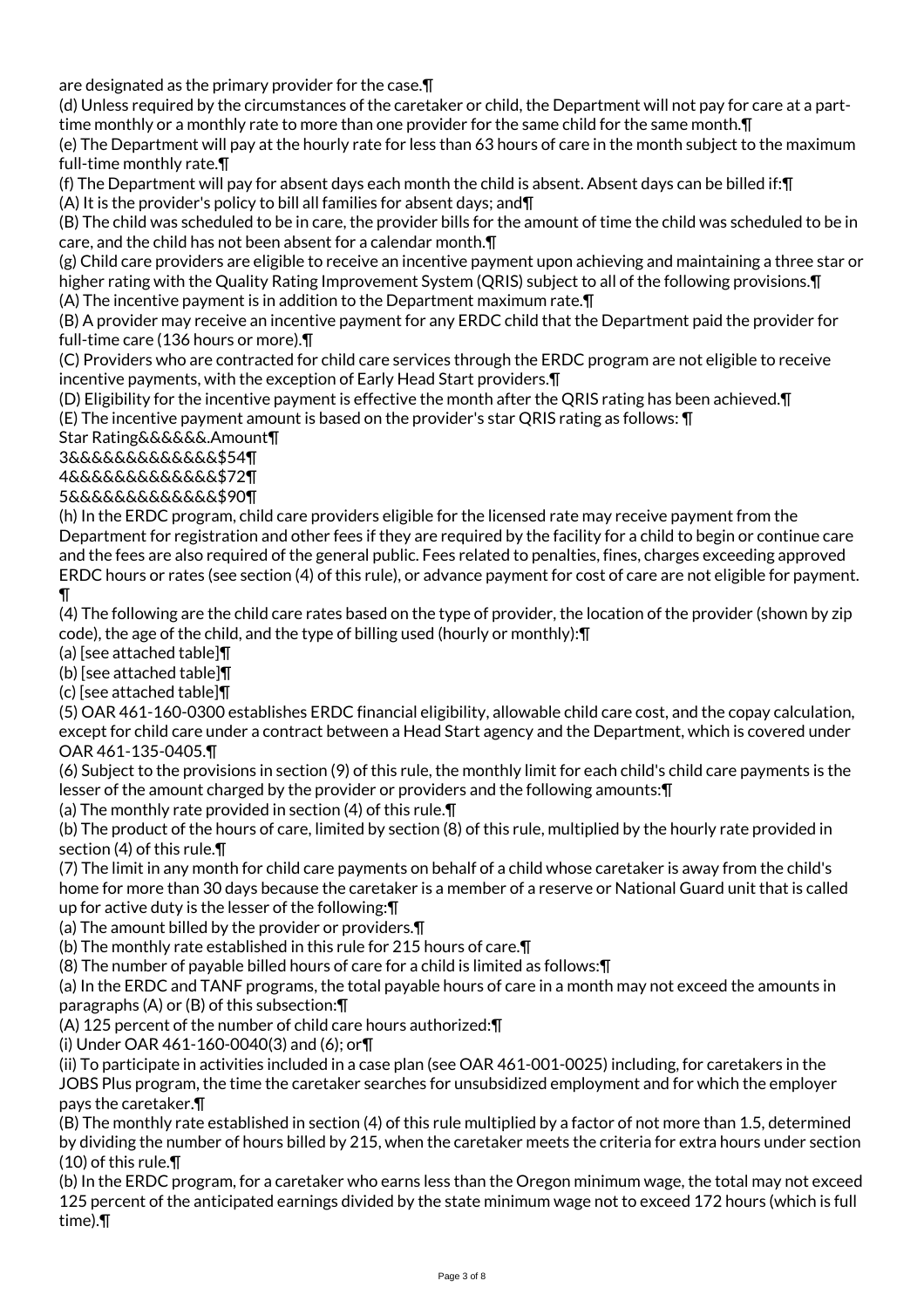(c) In the TANF program, for a caretaker who earns less than the Oregon minimum wage or is self-employed, the total may not exceed 125 percent of the anticipated earnings divided by the state minimum wage not to exceed 172 hours (which is full time). The limitation of this subsection is waived for the first three months of the caretaker's employment.¶

(d) In the ERDC program, employed caretakers eligible under OAR 461-135-0400 may have education hours added to the authorized work hours. Education hours may not exceed authorized work hours and combined hours may not exceed 215 hours per month. Education hours are hours required to participate in coursework that leads to a certificate, degree, or job-related knowledge or skills attainment at an institution of higher education approved to receive federal financial aid.¶

(9) The limit in any month for child care payments on behalf of a child whose caretaker has special circumstances, defined in section (10) of this rule, is the lesser of one of the following:¶

(a) The amount billed by the provider or providers; or¶

(b) The monthly rate established in section (4) of this rule multiplied by a factor, of not more than 1.5, determined by dividing the number of hours billed by 215.¶

(10) The limit allowed by section (9) of this rule is authorized once the Department has determined the caretaker has special circumstances. For the purposes of this section, a caretaker has special circumstances when it is necessary for the caretaker to obtain child care in excess of 215 hours in a month to perform the requirements of their employment or training required to keep current employment, not including self-employment. This is limited to the following situations:¶

(a) The commute time to and from work exceeds two hours per day.¶

(b) The caretaker works an overnight shift and care is necessary for both work hours and sleep hours.¶

(c) The caretaker works a split shift and it is not feasible to care for the child between shifts.¶

(d) The caretaker consistently works more than 40 hours per week.¶

(11) The payment available for care of a child who meets the special needs criteria described in subsection (e) of section (1) of this rule is increased in accordance with OAR 461-155-0151 if the requirements of both of the following subsections are met:¶

(a) The child requires significantly more direct supervision by the child care provider than normal for a child of the same age.¶

(b) The child is enrolled in a local school district Early Intervention or Early Childhood Special Education program or school-age Special Education Program. The enrollment required by this subsection is waived if determined inappropriate by a physician, nurse practitioner, licensed or certified psychologist, clinical social worker, or school district official.

Statutory/Other Authority: ORS 329A.500, 409.050, 411.060, 411.070, 412.049 Statutes/Other Implemented: ORS 329A.500, 409.010, 409.610, 411.060, 411.070, 411.122, 411.141, 412.006, 412.049, 412.124, 418.485, HB 4005, 2022 Reg. Sess. (Oregon 2022)

RULE ATTACHMENTS DO NOT SHOW CHANGES. PLEASE CONTACT AGENCY REGARDING CHANGES.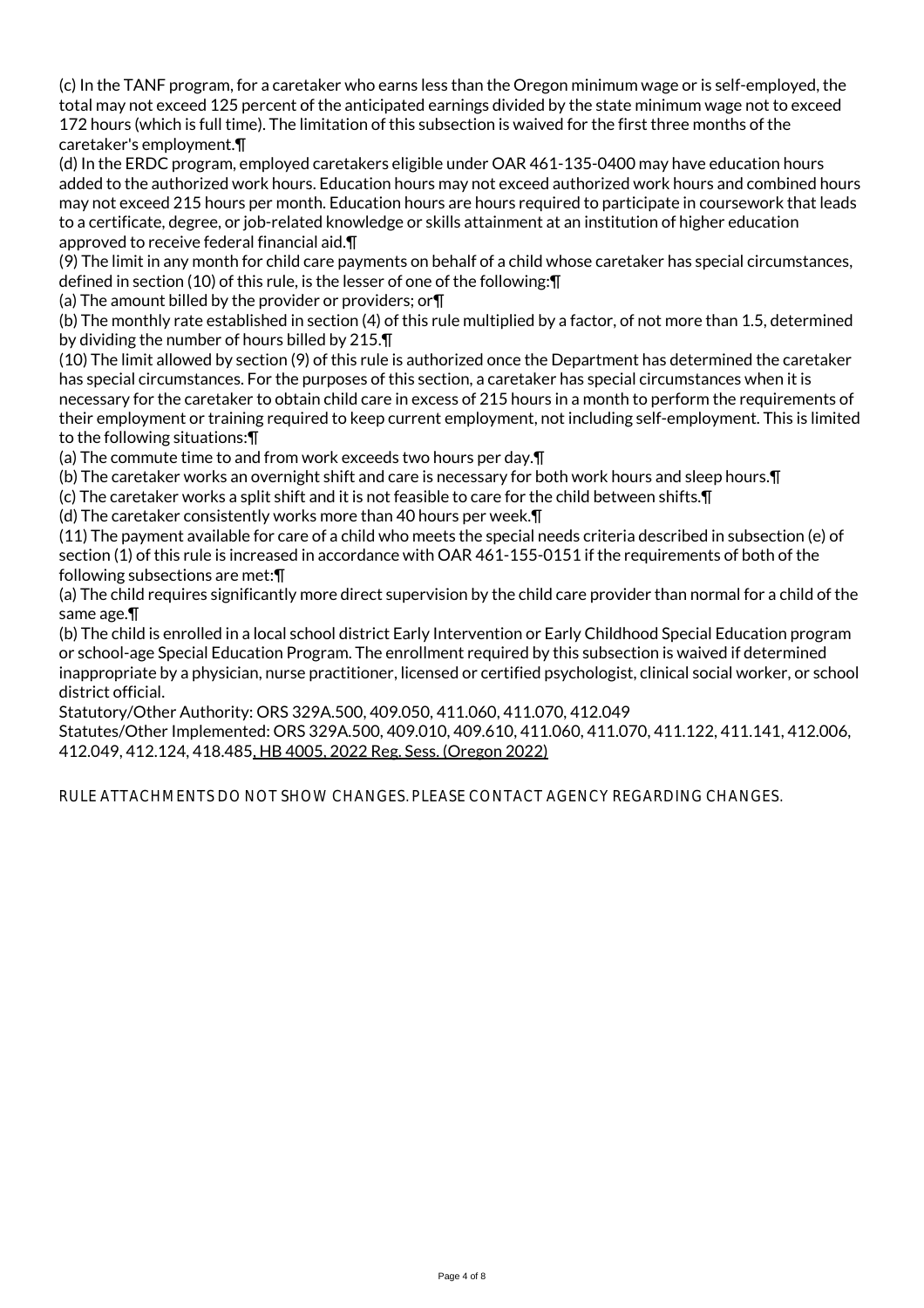(4)

(a)

|                      |           | <b>Standard Family Rate</b> | <b>Standard Center Rate</b> |                           |  |  |
|----------------------|-----------|-----------------------------|-----------------------------|---------------------------|--|--|
|                      |           | 1-157 Hours 158-215 Hours   |                             | 1-157 Hours 158-215 Hours |  |  |
|                      | per month | per month                   | per month                   | per month                 |  |  |
|                      | Hourly    | Monthly                     | Hourly                      | Monthly                   |  |  |
| Infant               | \$4.48    | \$830                       | \$9.00                      | \$1,279                   |  |  |
| Toddler              | \$4.43    | \$797                       | \$7.50                      | \$1,279                   |  |  |
| Preschool            | \$4.43    | \$747                       | \$8.25                      | \$1,050                   |  |  |
| School               | \$4.43    | \$740                       | \$5.63                      | \$825                     |  |  |
| <b>Special Needs</b> | \$4.48    | \$830                       | \$9.00                      | \$1,279                   |  |  |

#### Group Area A STANDARD RATE MAXIMUMS (Not Licensed)

# ENHANCED RATE MAXIMUMS (Not Licensed)

|                      |                           | <b>Enhanced Family Rate</b> |                            | <b>Enhanced Center Rate</b> |                              |                            |  |
|----------------------|---------------------------|-----------------------------|----------------------------|-----------------------------|------------------------------|----------------------------|--|
|                      | $1-62$ Hours<br>per month | 63-135 Hours<br>per month   | 136-215 Hours<br>per month | 1-62 Hours<br>per month     | 63-135<br>Hours per<br>month | 136-215 Hours<br>per month |  |
|                      | Hourly                    | Part-time                   | Monthly                    | Hourly                      | Part-time                    | Monthly                    |  |
| Infant               | \$4.82                    | \$653                       | \$871                      | \$10.20                     | \$1,087                      | \$1,449                    |  |
| Toddler              | \$4.55                    | \$627                       | \$835                      | \$8.50                      | \$1,087                      | \$1,449                    |  |
| Preschool            | \$4.55                    | \$593                       | \$791                      | \$9.35                      | \$893                        | \$1,190                    |  |
| School               | \$4.49                    | \$559                       | \$746                      | \$6.38                      | \$701                        | \$935                      |  |
| <b>Special Needs</b> | \$4.82                    | \$653                       | \$871                      | \$10.20                     | \$1,087                      | \$1,449                    |  |

#### LICENSED RATE MAXIMUMS

|                      |            | <b>Registered Family Rate</b> |         |          | Certified Family Rate |                                                   | Certified Center Rate |           |           |
|----------------------|------------|-------------------------------|---------|----------|-----------------------|---------------------------------------------------|-----------------------|-----------|-----------|
|                      | 1-62 Hours | 63-135                        | 136-215 | $1 - 62$ | 63-135                | 136-215                                           | $1 - 62$              | 63-135    | 136-215   |
|                      | per month  | Hours per                     |         |          |                       | Hours per Hours per Hours per Hours per Hours per |                       | Hours per | Hours per |
|                      |            | month                         | month   | month    | month                 | month                                             | month                 | month     | month     |
|                      | Hourly     | Part-time                     | Monthly | Hourly   | Part-time             | Monthly                                           | Hourly                | Part-time | Monthly   |
| Infant               | \$6.00     | \$814                         | \$1,085 | \$6.50   | \$1,238               | \$1,650                                           | \$12.00               | \$1,279   | \$1,705   |
| Toddler              | \$5.00     | \$720                         | \$960   | \$7.00   | \$1,176               | \$1,568                                           | \$10.00               | \$1,279   | \$1,705   |
| Preschool            | \$5.50     | \$675                         | \$900   | \$6.00   | \$956                 | \$1,275                                           | \$11.00               | \$1050    | \$1,400   |
| School               | \$5.00     | \$563                         | \$750   | \$6.00   | \$750                 | \$1,000                                           | \$7.50                | \$825     | \$1,100   |
| <b>Special Needs</b> | \$6.00     | \$814                         | \$1,085 | \$6.50   | \$1,238               | \$1,650                                           | \$12.00               | \$1,279   | \$1,705   |

Zip Codes for Group Area A:

Portland, Bend, Eugene, Corvallis, Springfield, Monmouth and Ashland areas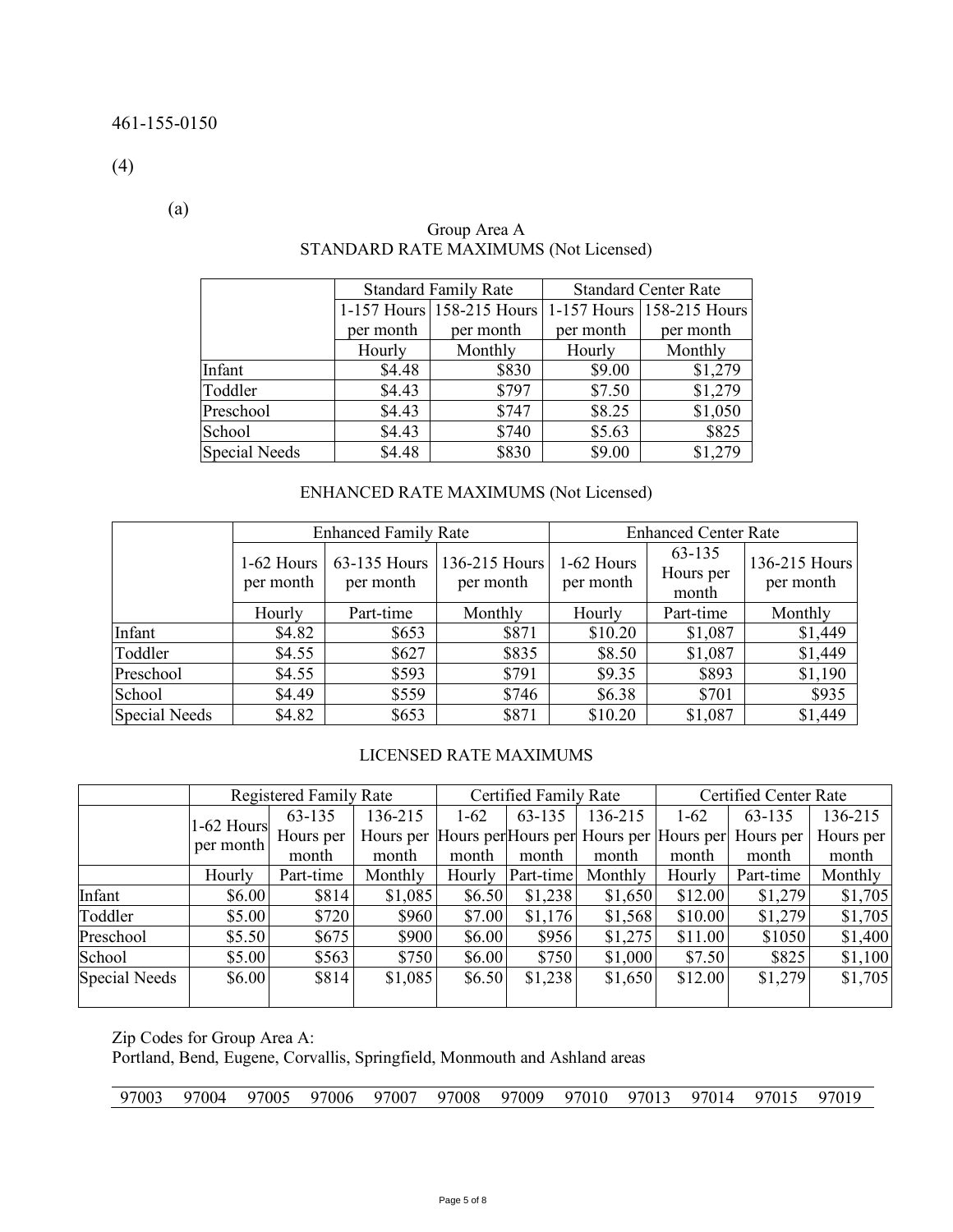461-155-0150 Page 2

| 97022 | 97023 | 97024     | 97027 | 97028 | 97030 | 97031 | 97034 | 97035 | 97036 | 97041 | 97045 |
|-------|-------|-----------|-------|-------|-------|-------|-------|-------|-------|-------|-------|
| 97051 | 97055 | 97056     | 97060 | 97062 | 97064 | 97068 | 97070 | 97080 | 97086 | 97089 | 97106 |
| 97109 | 97112 | 97113     | 97116 | 97119 | 97123 | 97124 | 97125 | 97132 | 97133 | 97135 | 97140 |
| 97149 | 97201 | 97202     | 97203 | 97204 | 97205 | 97206 | 97209 | 97210 | 97211 | 97212 | 97213 |
| 97214 | 97215 | 97216     | 97217 | 97218 | 97219 | 97220 | 97221 | 97222 | 97223 | 97224 | 97225 |
| 97227 | 97229 | 97230     | 97231 | 97232 | 97233 | 97236 | 97239 | 97242 | 97258 | 97266 | 97267 |
| 97268 | 97286 | 97292     | 97330 | 97331 | 97333 | 97339 | 97351 | 97361 | 97371 | 97376 | 97401 |
| 97402 | 97403 | 97404     | 97405 | 97408 | 97454 | 97455 | 97477 | 97478 | 97482 | 97520 | 97525 |
| 97701 | 97702 | 703<br>97 | 97707 | 97708 | 97709 | 97078 |       |       |       |       |       |

(b)

| Group Area B                          |  |
|---------------------------------------|--|
| STANDARD RATE MAXIMUMS (Not Licensed) |  |

|                      |           | <b>Standard Family Rate</b> | <b>Standard Center Rate</b> |                           |  |
|----------------------|-----------|-----------------------------|-----------------------------|---------------------------|--|
|                      |           | 1-157 Hours   158-215 Hours |                             | 1-157 Hours 158-215 Hours |  |
|                      | per month | per month                   | per month                   | per month                 |  |
|                      | Hourly    | Monthly                     | Hourly                      | Monthly                   |  |
| Infant               | \$3.88    | \$663                       | \$4.88                      | \$893                     |  |
| Toddler              | \$3.88    | \$636                       | \$4.69                      | \$812                     |  |
| Preschool            | \$3.68    | \$630                       | \$4.31                      | \$645                     |  |
| School               | \$3.68    | \$611                       | \$3.86                      | \$472                     |  |
| <b>Special Needs</b> | \$3.88    | \$663                       | \$4.88                      | \$893                     |  |

# ENHANCED RATE MAXIMUMS (Not Licensed)

|                      |           | <b>Enhanced Family Rate</b> |                                                                             | <b>Enhanced Center Rate</b> |           |           |  |  |
|----------------------|-----------|-----------------------------|-----------------------------------------------------------------------------|-----------------------------|-----------|-----------|--|--|
|                      |           |                             | 1-62 Hours 63-135 Hours 136-215 Hours 1-62 Hours 63-135 Hours 136-215 Hours |                             |           |           |  |  |
|                      | per month | per month                   | per month                                                                   | per month                   | per month | per month |  |  |
|                      | Hourly    | Part-time                   | Monthly                                                                     | Hourly                      | Part-time | Monthly   |  |  |
| Infant               | \$4.08    | \$535                       | \$714                                                                       | \$5.53                      | \$759     | \$1,012   |  |  |
| Toddler              | \$4.08    | \$510                       | \$680                                                                       | \$5.31                      | \$690     | \$921     |  |  |
| Preschool            | \$4.08    | \$510                       | \$680                                                                       | \$4.89                      | \$548     | \$731     |  |  |
| School               | \$4.08    | \$478                       | \$637                                                                       | \$4.38                      | \$401     | \$535     |  |  |
| <b>Special Needs</b> | \$4.08    | \$535                       | \$714                                                                       | \$5.53                      | \$759     | \$1,012   |  |  |

# LICENSED RATE MAXIMUMS

|               |          | <b>Registered Family Rate</b> |           |        | Certified Family Rate |                               | Certified Center Rate                                 |               |           |
|---------------|----------|-------------------------------|-----------|--------|-----------------------|-------------------------------|-------------------------------------------------------|---------------|-----------|
|               | $1 - 62$ | 63-135                        | 136-215   | $1-62$ | 63-135                | 136-215                       |                                                       | 63-135        | 136-215   |
|               |          | Hours per Hours per           | Hours per |        |                       | Hours per Hours per Hours per | $1-62$ Hours $\vert$ Hours per $\vert$ '<br>per month |               | Hours per |
|               | month    | month                         | month     | month  | month                 | month                         |                                                       | month         | month     |
|               | Hourly   | Part-time                     | Monthly   | Hourly | Part-time             | Monthly                       | Hourly                                                | Part-<br>time | Monthly   |
| Infant        | \$4.50   | \$563                         | \$750     | \$5.00 | \$750                 | \$1,000                       | \$6.50                                                | \$893         | \$1,190   |
| Toddler       | \$4.00   | \$525                         | \$700     | \$5.00 | \$675                 | \$900                         | \$6.25                                                | \$812         | \$1,083   |
| Preschool     | \$4.00   | \$510                         | \$680     | \$5.75 | \$638                 | \$850                         | \$5.75                                                | \$645         | \$860     |
| School        | \$4.00   | \$488                         | \$650     | \$5.75 | \$563                 | \$750                         | \$5.15                                                | \$472         | \$629     |
| Special Needs | \$4.50   | \$563                         | \$750     | \$5.00 | \$750                 | \$1,000                       | \$6.50                                                | \$893         | \$1,190   |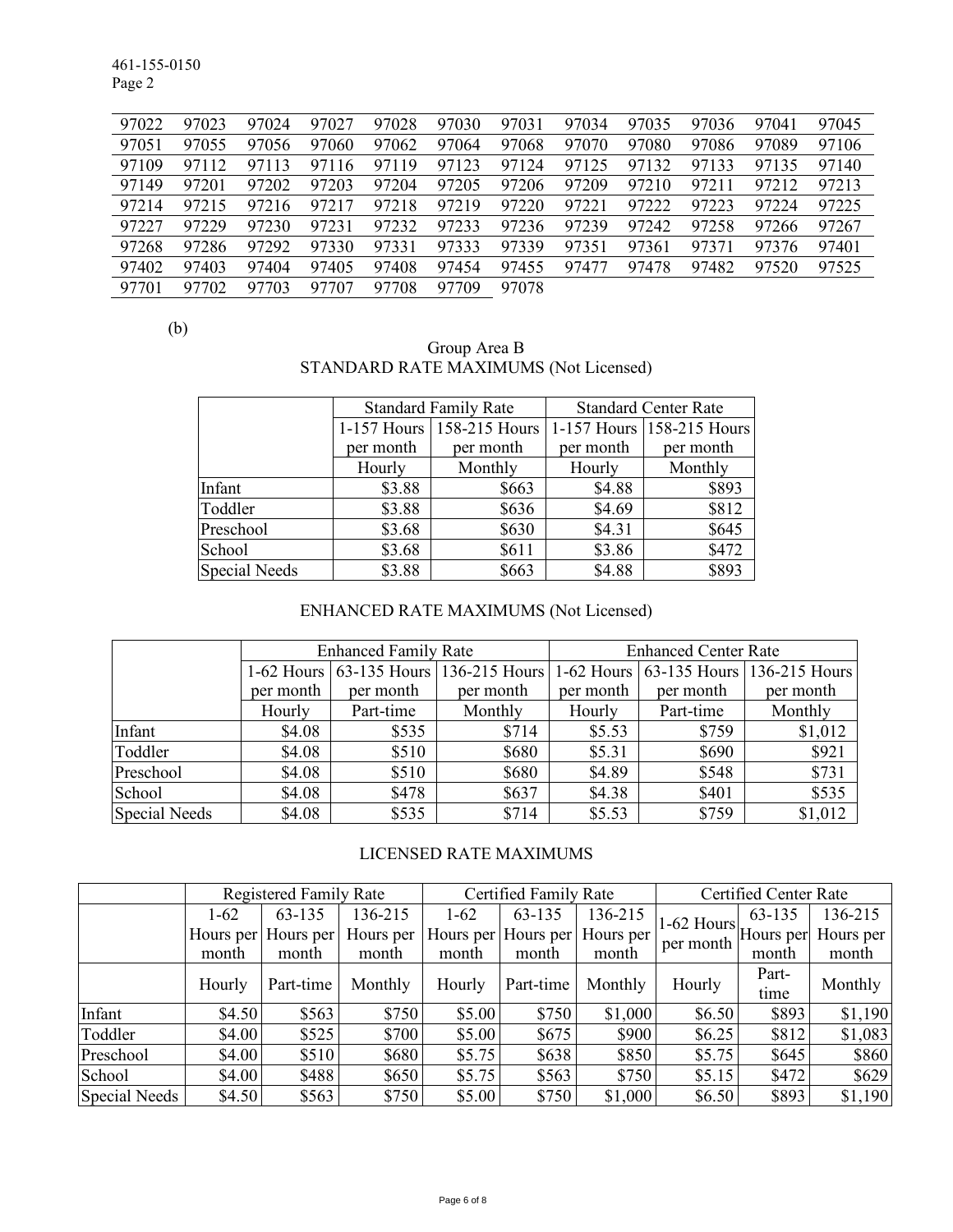Zip Codes for Group Area B:

Salem, Medford, Roseburg, Brookings and areas outside the metropolitan areas in Eugene and Portland

| 97002 |       | 97011 | 97016 | 97017 | 97018 | 97038 | 97042 | 97044 | 97048 | 97049 | 97053 |
|-------|-------|-------|-------|-------|-------|-------|-------|-------|-------|-------|-------|
| 97058 | 97067 | 97071 | 97103 | 97107 | 97108 | 97110 | 97111 | 97114 | 97115 | 97117 | 97118 |
| 97121 | 97122 | 97127 | 97128 | 97131 | 97134 | 97138 | 97141 | 97143 | 97146 | 97148 | 97301 |
| 97302 | 97303 | 97304 | 97305 | 97306 | 97307 | 97309 | 97310 | 97317 | 97321 | 97322 | 97325 |
| 97326 | 97327 | 97328 | 97336 | 97338 | 97341 | 97343 | 97344 | 97348 | 97352 | 97353 | 97355 |
| 97357 | 97362 | 97365 | 97366 | 97367 | 97370 | 97372 | 97374 | 97377 | 97378 | 97380 | 97381 |
| 97383 | 97385 | 97386 | 97389 | 97391 | 97392 | 97394 | 97415 | 97420 | 97423 | 97424 | 97426 |
| 97431 | 97444 | 97446 | 97448 | 97452 | 97456 | 97457 | 97459 | 97465 | 97470 | 97471 | 97479 |
| 97487 | 97489 | 97501 | 97502 | 97503 | 97504 | 97524 | 97534 | 97535 | 97756 | 97759 | 97760 |
| 97801 | 97812 | 97813 |       |       |       |       |       |       |       |       |       |

(c)

Group Area C STANDARD RATE MAXIMUMS (Not Licensed)

|               | <b>Standard Family Rate</b> |               | <b>Standard Center Rate</b> |           |  |
|---------------|-----------------------------|---------------|-----------------------------|-----------|--|
|               |                             | 158-215 Hours | $1 - 157$                   | 158-215   |  |
|               | 1-157 Hours per<br>month    |               | Hours per                   | Hours per |  |
|               |                             | per month     | month                       | month     |  |
|               | Hourly                      | Monthly       | Hourly                      | Monthly   |  |
| Infant        | \$3.88                      | \$663         | \$4.88                      | \$893     |  |
| Toddler       | \$3.88                      | \$636         | \$4.69                      | \$812     |  |
| Preschool     | \$3.68                      | \$630         | \$4.31                      | \$645     |  |
| School        | \$3.68                      | \$611         | \$3.86                      | \$472     |  |
| Special Needs | \$3.88                      | \$663         | \$4.88                      | \$893     |  |

#### ENHANCED RATE MAXIMUMS (Not Licensed)

|                      |            | <b>Enhanced Family Rate</b> |                            | <b>Enhanced Center Rate</b> |              |               |  |  |
|----------------------|------------|-----------------------------|----------------------------|-----------------------------|--------------|---------------|--|--|
|                      | 1-62 Hours |                             | 63-135 Hours 136-215 Hours | 1-62 Hours                  | 63-135 Hours | 136-215 Hours |  |  |
|                      | per month  | per month                   | per month                  | per month                   | per month    | per month     |  |  |
|                      | Hourly     | Part-time                   | Monthly                    | Hourly                      | Part-time    | Monthly       |  |  |
| Infant               | \$4.08     | \$535                       | \$714                      | \$5.53                      | \$759        | \$1,012       |  |  |
| Toddler              | \$4.08     | \$510                       | \$680                      | \$5.31                      | \$690        | \$921         |  |  |
| Preschool            | \$4.08     | \$510                       | \$680                      | \$4.89                      | \$548        | \$731         |  |  |
| School               | \$4.08     | \$478                       | \$637                      | \$4.38                      | \$401        | \$535         |  |  |
| <b>Special Needs</b> | \$4.08     | \$535                       | \$714                      | \$5.53                      | \$759        | \$1,012       |  |  |

#### LICENSED RATE MAXIMUMS

|                   | Registered Family Rate                                             |                  | Certified Family Rate |                                 |                  | <b>Certified Center Rate</b> |                 |                                                               |  |
|-------------------|--------------------------------------------------------------------|------------------|-----------------------|---------------------------------|------------------|------------------------------|-----------------|---------------------------------------------------------------|--|
| $1 - 62$<br>month | 63-135<br>Hours per   Hours per   Hours per   Hours per  <br>month | 136-215<br>month | $1 - 62$<br>month     | 63-135<br>Hours<br>per<br>month | 136-215<br>month | $1-62$<br>month              | 63-135<br>month | 136-215<br>Hours per Hours per Hours per Hours per  <br>month |  |